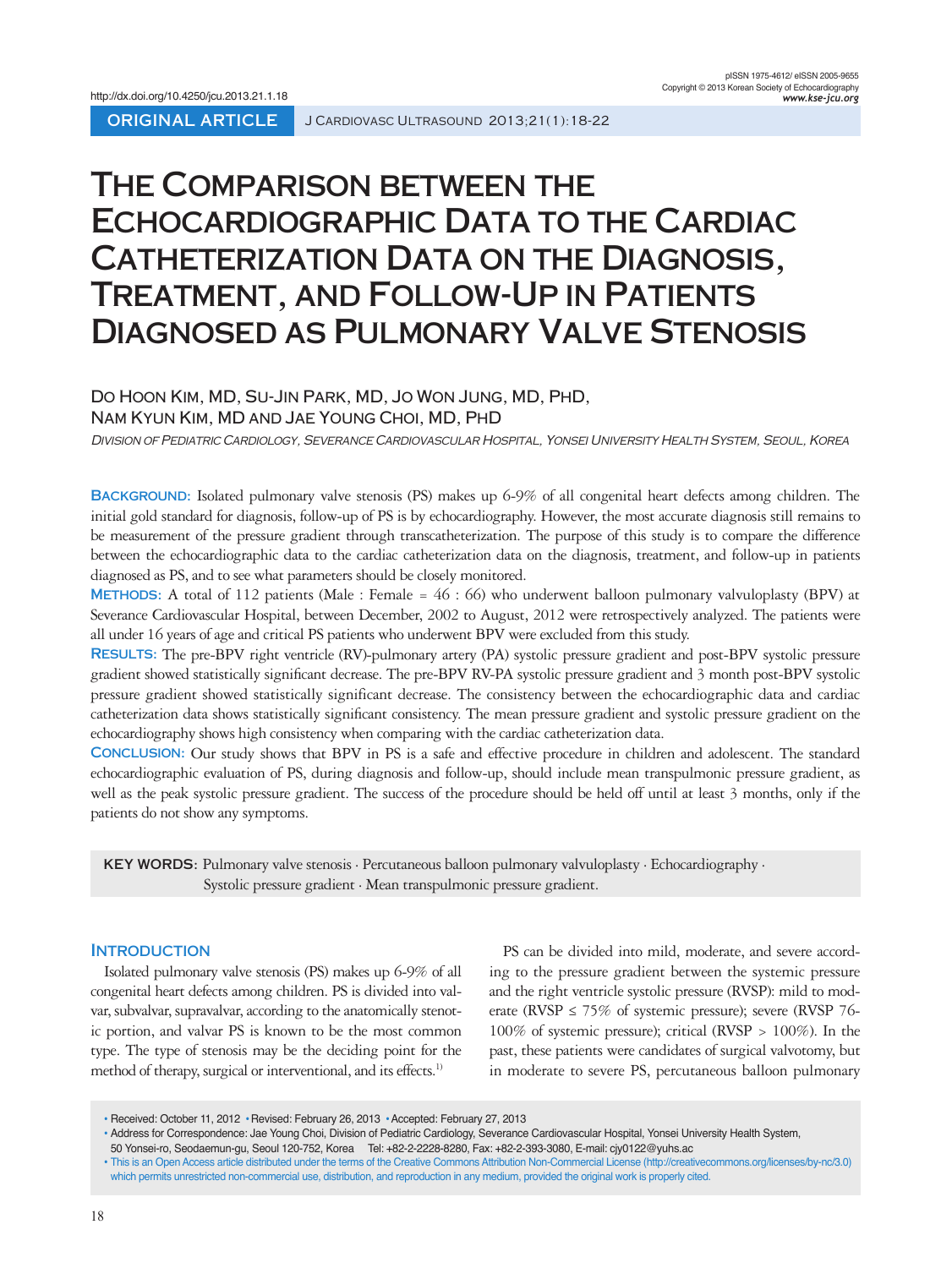valvuloplasty (BPV) has risen as the first treatment option since the first introduction in 1982.<sup>2)</sup>

Since the initial adoption of the procedure, equipment for BPV has improved and the skills of the performers have ameliorated, leading to minimal complications and its usefulness, proven in many previous studies.<sup>3-5)</sup>

The initial gold standard for diagnosis of PS is by echocardiography. In 2-dimensional (2D) echocardiography there can be evidence of right ventricle (RV) hypertrophy, RV enlargement, or right atrial enlargement. Color flow Doppler imaging demonstrates high-velocity turbulent systolic flow through the pulmonary valve.<sup>6)</sup> Pressure gradients can simultaneously be estimated by continuous wave Doppler.<sup>7)</sup> Pressure gradients consist of echocardiographic systolic pressure gradient and mean pressure gradient. In case of aortic valve stenosis which is similar obstruction disease, mean pressure gradient is considered more important for evaluation of disease among those two gradients.<sup>8)</sup> However, the most accurate diagnosis still remains to be measurement of the pressure gradient through transcatheterization.

The purpose of this study is to compare the difference between the echocardiographic data to the cardiac catheterization data on the diagnosis, treatment, and follow-up in patients diagnosed as PS, and to see what parameters should be closely monitored.

### **METHODS**

# **Subjects**

A total of 112 patients (Male : Female =  $46:66$ ) who underwent BPV at Severance Cardiovascular Hospital, between December, 2002 to August, 2012 were retrospectively analyzed. The patients were all under 16 years of age and critical PS patients who underwent BPV were excluded from this study. The age range was between 1 month to 192 months and mean age  $38.35$  months ( $\pm$  48.55 months). Patients with concomitant simple observable heart diseases such as atrial septal defect or patent foramen ovale were included, but those with complex heart diseases were excluded. On retrospective review of the medical files, the main parameters investigated were, age, sex, concomitant diseases, baseline RV and pulmonary artery (PA) pressure gradient measured during catheterization, remaining residual pressure gradient measured during catheterization, pulmonary valve annulus size, balloon size, and minor and major complications.

The type of PS was diagnosed using the 2D echocardiography and the severity was measured using the Doppler echocardiographic measurement assessed by modified Bernoulli equation. Echocardiography datas were collected from ramdomized results, using our center modality, Philips IE 33 (Philips Andover, Andover, MA, USA), GE vivid E9 (GE Healthcare, Fairfield, CT, USA), The Siemens Acuson sequoia 512 (Siemens Germany, North Rhine-Westphalia, Germany). Parasternal short axis view is mainly used for evaluation of PS, and additional view was performed, when it was nessacery. The peak-to-peak pressure gradient difference between the RV and the PA was measured, as well as the mean transpulmonic pressure gradient. When the gradient on echocardiography was greater than 40 mmHg, or the estimated right ventricular pressure was greater than 50 mmHg, patients who have exertional dyspnea, angina, syncope, or presyncope and RV-PA peak-to-peak gradient greater than 30 mmHg at catheterization, BPV was indicated.<sup>9)10)</sup> During the transcatheter procedure, the pre-procedural measurement between the RV and PA was measured and the post-procedural measurement was also measured, to decide the success of the procedure. We considered the procedure successful when the pressure gradient was less than 20 mmHg.

Follow-up echocardiography was performed within 24 hours of the procedure, 1 week, 3 months, 6 months, and yearly thereafter.

Parametric data were entered into a Microsoft Excel 2007 spreadsheet (Microsoft, Redmond, WA, USA). Results are presented as mean ± standard deviation or numbers and percentages and analyzed using MedCalc ver 12.3.0.0 (MedCalc Software, Ostend, Belgium).

# **Results**

#### **Subjects**

The mean age of the patients were  $38.35$  months ( $\pm$  48.55 months) and they ranged from 1 month to 192 months (16 years old), the median age was 17 months. Of the 112 total patients, there were 46 male patients (41.07%) and 66 female patients (58.92%).

Patients with concomitant simple observable heart diseases consisted of 32 patients. They were 29 atrial septal defect patients (25.9%), 2 ventricluar septal defect patients (1.8%), 3 patent ductus arteriosus patients (2.7%) and 3 patent foramen ovale patients (2.7%).

The mean follow-up duration of the patient was 30.64 months ( $\pm$  26.84 months) ranging from 3 months to 108 months (median, 24 months) (Table 1).

#### **Adverse events**

There were no noted major complications. Two cases (1.79%) of minor complications were detected, both of which were spiking fever, but both subsided after a day (Table 1).

#### **Echocardiographic data**

The type of diagnosed PS were 85 valvular PS (75.9%), 8 supravalvular PS (7%), 17 supravalvular and valvular PS (15.5%), and 2 valvular and subvalvular PS (1.79%) (Table 1). BPV was performed on 8 supravalvular valvular PS patients who showed combined valvular PS on catheterization. The mean pressure gradient measured on pre-BPV echocardiogram between RV-PA was 38.76 mmHg  $(\pm 16.91 \text{ mmHg})$ , ranging from 11 mmHg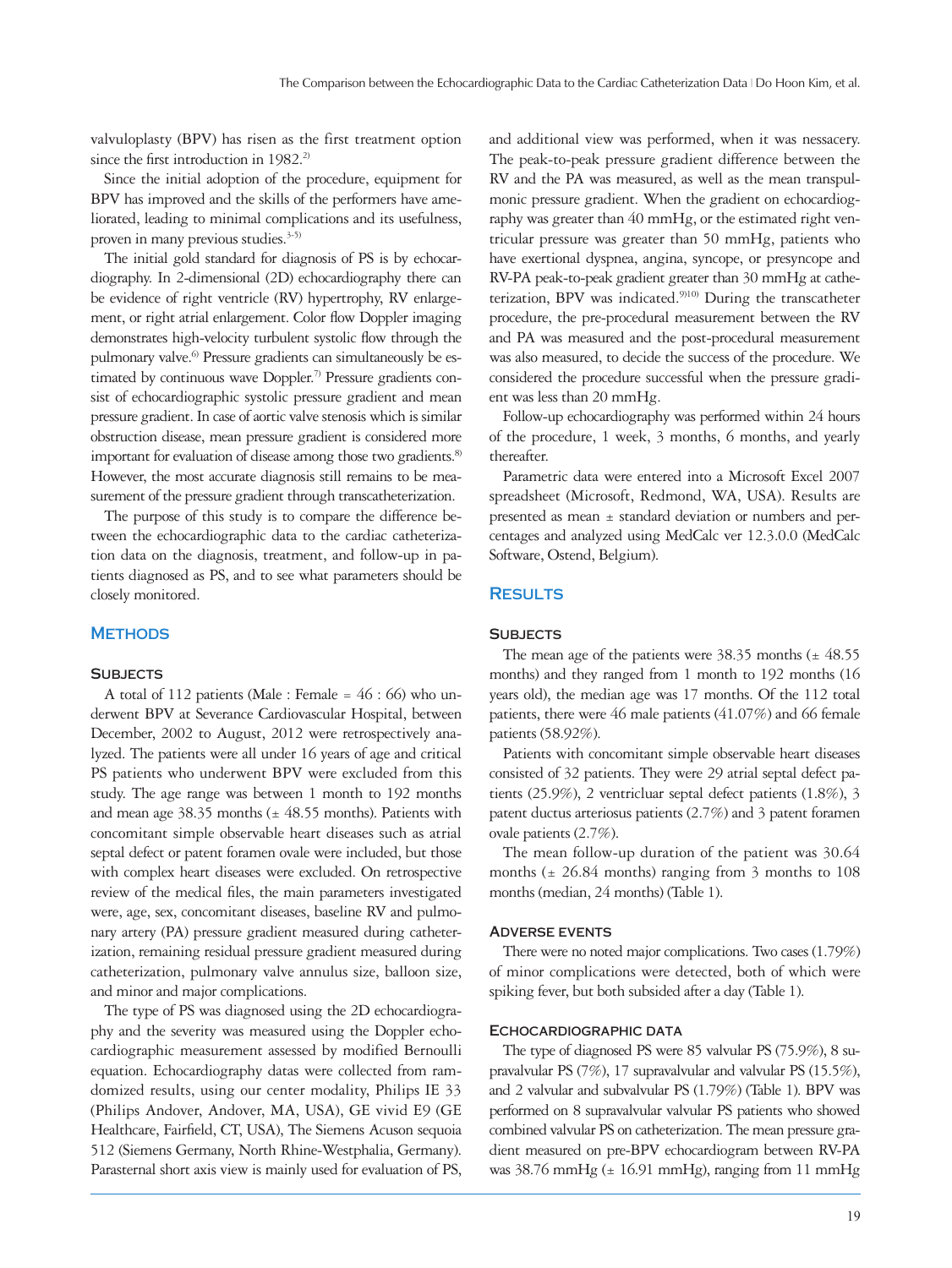to 108 mmHg, and the median was 37 mmHg. The mean pressure gradient measured on echocardiogram within 24 hours post-BPV was 21.33 mmHg ( $\pm$  42.09 mmHg), ranging from 0

|  |  |  |  |  |  |  |  | <b>Table 1.</b> The clinical data of patients with pulmonary valve stenosis |
|--|--|--|--|--|--|--|--|-----------------------------------------------------------------------------|
|--|--|--|--|--|--|--|--|-----------------------------------------------------------------------------|

| Characteristics                     | Value ( $n = 112$ ) |
|-------------------------------------|---------------------|
| Male, $n(\%)$                       | 46 (41.07)          |
| Female, $n(\%)$                     | 66 (58.92)          |
| Age at procedure (mo)               | $38.35 \pm 48.55$   |
| Follow-up duration (mo)             | $31.09 \pm 24.0$    |
| Complication, $n(\%)$               | 2(1.79)             |
| Type of pulmonary stenosis, $n(\%)$ |                     |
| Valvular                            | 85 (75.9)           |
| Supravalvular                       | 8(7)                |
| Valvular & supravalvular            | 17(15.5)            |
| Valvular & infundibular             | 2(1.79)             |
| PV annulus (mm)                     | $13.93 \pm 4.94$    |
| Ballon size (mm)                    | $17.5 + 5.6$        |
| Balloon size/PV annulus             | $1.27 + 0.25$       |

Values are presented as number (%) or mean  $\pm$  SD. PV: pulmonary valve

**Table 2.** The echocardiographic RV-PA systolic pressure gradient during follow-up

| Variable $(n = 112)$                           | Intraclass correlation coefficient<br>$(-1 < ICC \le 1)$ |
|------------------------------------------------|----------------------------------------------------------|
| Change in echo data vs. change<br>in cath data | $0.69 - 0.82$                                            |

Change in echo data: the difference in the RV-PA systolic pressure gradient pre-BPV to RV-PA systolic pressure gradient 24 hour post-BPV on echocardiography, Change in cath data: the difference in the RV-PA systolic pressure gradient pre-BPV to RV-PA systolic pressure gradient post-BPV on cardiac catheterization. ICC: the consistency is higher if the value approaches 1, and the consistency is lower if the value approaches -1, BPV: percutaneous balloon pulmonary valvuloplasty, RV: right ventricle, PA: pulmonary artery



**Fig. 1.** The echocardiographic RV-PA systolic pressure gradient during follow-up. Pre-BPV RV-PA systolic pressure gradient (pre), 1 day following (post) after BPV, 1 week follow-up (1 week), 3 month follow-up (3 month). Note significant reduction (*p* < 0.001) after BPV which remains unchanged [*p* > 0.1 (0.23)] at 1 week. However, at long term follow-up there was further fall ( $p < 0.001$ ). RV: right ventricle, PA: pulmonary artery, BPV: balloon pulmonary valvuloplasty.

mmHg to 73.5 mmHg, and the median was 17.8 mmHg.

The mean pressure difference between the pre-BPV and post-BPV was 17.02 mmHg  $(\pm 14.39 \text{ mmHg})$ , ranging from 0 mmHg to 83 mmHg.

The echocardiographic data of pre-BPV RV-PA systolic pressure gradient, 24 hour post-BPV RV-PA systolic pressure gradient, 1 week post-BPV, and 3 months post-BPV was also analyzed (Fig. 1).

This figure shows the statistical analysis of mean, maximum and minimum results and degree of distribution of variables, indicating the statistical significance of each variables. The pre-BPV RV-PA systolic pressure gradient and post-BPV systolic pressure gradient showed statistically significant decrease, but the difference of 24 hour post-BPV systolic pressure gradient and 1 week post-BPV systolic pressure gradient was not statistically significant. However, the pre-BPV RV-PA systolic pressure gradient and 3 month post-BPV systolic pressure gradient showed statistically significant decrease. On followups, there were 87 patients (77.7%) among 112 patients whose pressure gradient declined over 20 mmHg because of successful procedure, and 25 patients (22.3%) had pressure gradient over 20 mmHg without any symptoms, so the additional procedure was required.

This shows that echocardiography measuring the RV-PA systolic pressure gradient should be regularly followed-up, since the RV-PA systolic pressure gradient shows gradual decrease after the procedure, and the success of the procedure should be determined after at least 3 months, which shows statistically significant decrease in our data.

#### **Hemodynamic data**

The mean RV-PA pressure gradient on cardiac catheterization before BPV was  $39.11$  mmHg ( $\pm$  16.99 mmHg), the range was between 15 mmHg to 110 mmHg, and the median was 35 mmHg. The mean RV-PA pressure gradient on cardiac catheterization after BPV was  $14.14$  mmHg ( $\pm$  14.14 mmHg), the range was between 0 mmHg to 60 mmHg, and the median was 10 mmHg.

The mean pressure difference on cardiac catheterization before and after BPV was  $24.75$  mmHg ( $\pm$  34.77 mmHg), the range was between 2 mmHg to 80 mmHg, and the median was 20 mmHg.

The mean pulmonary valve annulus size was  $13.93$  mm ( $\pm$ 4.94 mm), the range was between 6.5 mm to 31 mm, and the median was 13 mm. The mean balloon size used during the procedure was 17.5 mm ( $\pm$  5.6 mm), the range was between 7 mm to 30 mm, and the median was 16.5 mm. The mean balloon size to pulmonary valve annulus ratio was  $1.28 \ (\pm 0.24)$ , the range was between 0.67 to 2.25, and the median was 1.25.

We compared the difference between the RV-PA systolic pressure gradient before and after BPV on echocardiography against the difference between the RV-PA systolic pressure gradient before and after BPV on cardiac catheterization (Ta-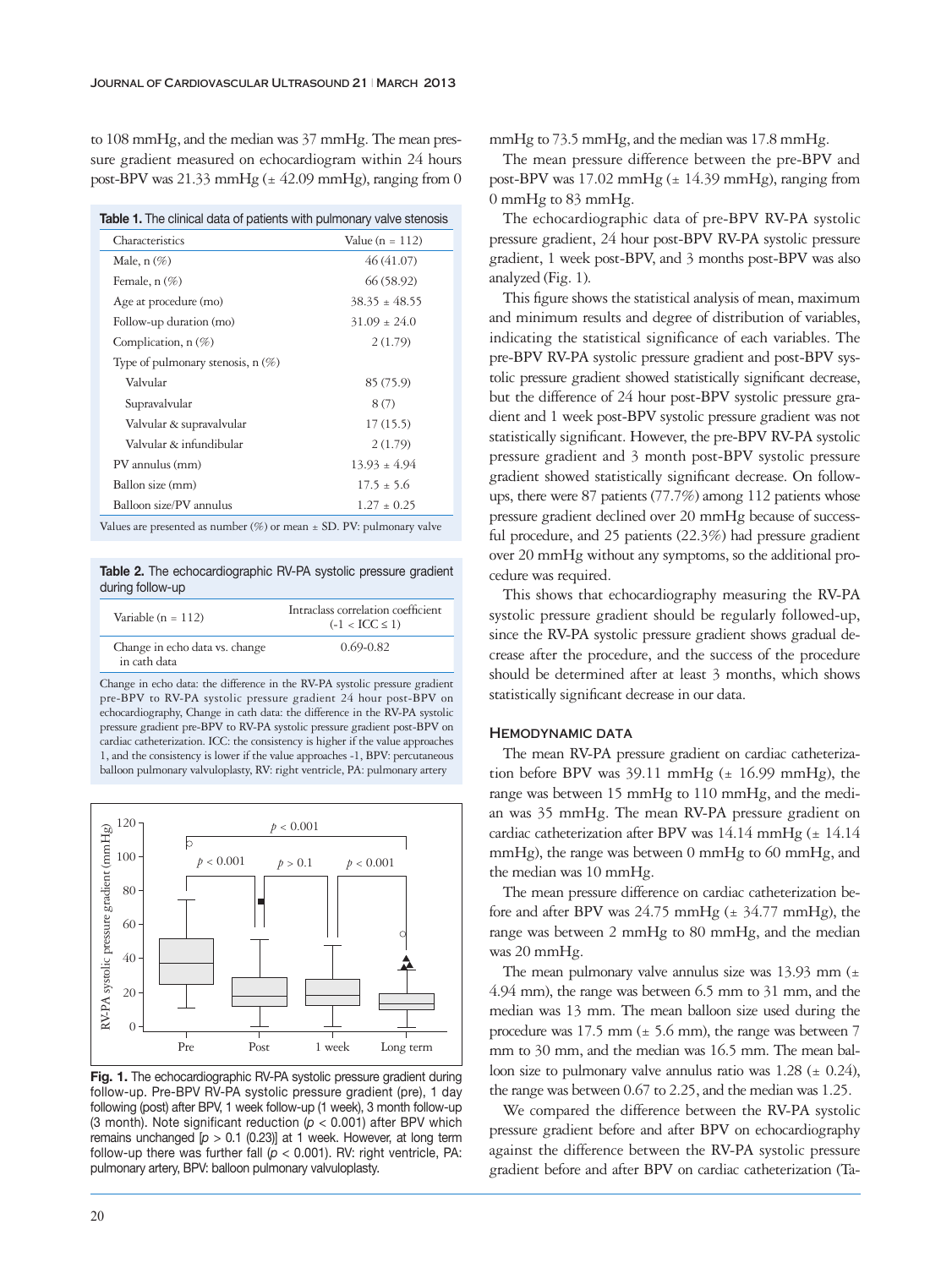ble 2). Intraclass correlation coefficient was used to compare the consistency of two variables, the measurement is calculated from minimum -1 to maximum 1. As the result gets closer to 1, more consistent measurement can be obtained. If the result is over 0.5, this means the result is the highly consist value. The consistency between the echocardiographic data and cardiac catheterization data was 0.69-0.82, which shows that the decrease in the pressure difference between both data shows statistically significant consistency.

Table 3 and 4 show the consistency between the cardiac catheterization pressure gradient to the echocardiographic systolic pressure gradient, and the cardiac catheterization pressure gradient to the echocardiographic mean transpulmonic pressure gradient. Among 112 patients, 76 patients were enrolled who were able to obtain both parameters. In the pre-BPV data, the intraclass correlation coefficient was 0.79-0.88 in the analysis between the cardiac catheterization data to echocardiographic systolic pressure gradient, which shows relatively higher consistency than the intraclass correlation coefficient (0.55-0.71) between the cardiac catheterization data to echocardiographic mean transpulmonic pressure gradient. However, both values show high consistency, overall.

Table 4 shows the post-BPV analysis. The intraclass correlation coefficient was 0.57-0.73 in the analysis between the cardiac catheterization data to the echocardiographic systolic pressure gradient, which shows relatively lower consistency than the intraclass correlation coefficient (0.61-0.76) between the cardiac catheterization data to echocardiographic mean transpulmonic pressure gradient. However, the values show high consistency, overall. This shows that the mean pressure gradient and systolic pressure gradient on the echocardiography shows high consistency when comparing with the cardiac catheterization data, but the consistency between the mean transpulmonic pressure gradient on the echocardiography was relatively higher after the procedure, which necessitates measurement of mean transpulmonic pressure gradient during echocardiographic follow-up after the procedure.

#### **Discussion**

Congenital pulmonary stenosis is a progressive defect, which needs adequate treatment in different periods of life. The decision on the type of treatment should be made, according to the degree of hemodynamic changes and symptoms of the patient. Regular follow-up and very early detection of changes is important. Even in mild or moderate disease very fast progression in infancy or early childhood has been documented.<sup>11)12)</sup> Patients with severe stenosis should undergo treatment even if it is well tolerated and is asymptomatic at the beginning, because of the possibility of dangerous complication.<sup>13)14)</sup>

Echocardiography plays an essential role in the diagnosis and follow-up of patients with PS. Our main purpose of this study was to see how much the echocardiographic data and the actual hemodynamic data coincide, and to see whether the **Table 3.** The comparison between pre-BPV cardiac catheterization data to both echocardiographic RV-PA mean pressure gradient and RV-PA systolic pressure gradient

| Variable ( $n = 76$ )                                              | Intraclass correlation coefficient<br>$(-1 < ICC \le 1)$ |
|--------------------------------------------------------------------|----------------------------------------------------------|
| Pre systolic pressure gradient<br>-pre BPV RV-PA pressure gradient | $0.79 - 0.88$                                            |
| Pre mean pressure gradient<br>-pre BPV RV-PA pressure gradient     | $0.55 - 0.71$                                            |

ICC: the consistency is higher if the value approaches 1, and the consistency is lower if the value approaches -1, BPV: percutaneous balloon pulmonary valvuloplasty, RV: right ventricle, PA: pulmonary artery

**Table 4.** The comparison between post-BPV cardiac catheterization data to both echocardiographic RV-PA mean pressure gradient and RV-PA systolic pressure gradient

| Variable ( $n = 76$ )                                                   | Intraclass correlation coefficient<br>$(-1 < ICC \le 1)$ |  |  |
|-------------------------------------------------------------------------|----------------------------------------------------------|--|--|
| Post systolic pressure gradient<br>-post BPV RV-PA pressure gradient    | $0.61 - 0.76$                                            |  |  |
| Post mean pressure gradient<br>-post BPV RV-PA pressure gradient        | $0.57 - 0.73$                                            |  |  |
| BPV: percutaneous balloon pulmonary valvuloplasty, ICC: the consistency |                                                          |  |  |

is higher if the value approaches 1, and the consistency is lower if the value approaches -1, RV: right ventricle, PA: pulmonary artery

measured systolic pressure gradient or the mean pressure gradient shows higher consistency. In aortic valve stenosis (AS) patients, the mean transaortic pressure gradient, along with the peak pressure gradient, has taken its place in the standard echocardiographic evaluation. The mean transaortic pressure gradient has been known to show higher consistency than the systolic peak pressure gradient in reflecting the severity, and it has been known to be relatively accurate measurement during follow-up.15) Because PS and AS fall in the similar obstructive heart disease group, we tried to apply the same concept in PS patients as AS patients.

In this study, the success of BPV was clearly evident in our data, both on the echocardiographic data and the cardiac catheterization data, which shows the efficacy of BPV in the treatment of PS. The pressure decrease was statistically significant, similar to those data that have been proven in many other literatures.<sup>2)16-18)</sup> Also, in our data, the RV-PA systolic pressure gradient and the mean transpulmonic pressure gradient on the echocardiography showed high consistency to the invasive, but accurate cardiac catheterization data, which indicates that echocardiographic data is a reliable and efficient method in the diagnosis and follow-up of patients with PS, before and after the procedure.

The RV-PA systolic pressure gradient and mean transpulmonic pressure gradient both showed a high consistency to the cardiac catheterization data. However, the pre-BPV data showed relatively higher consistency between the echocardiographic RV-PA systolic pressure gradient to cardiac catheterization data, and the post-BPV data showed relatively higher